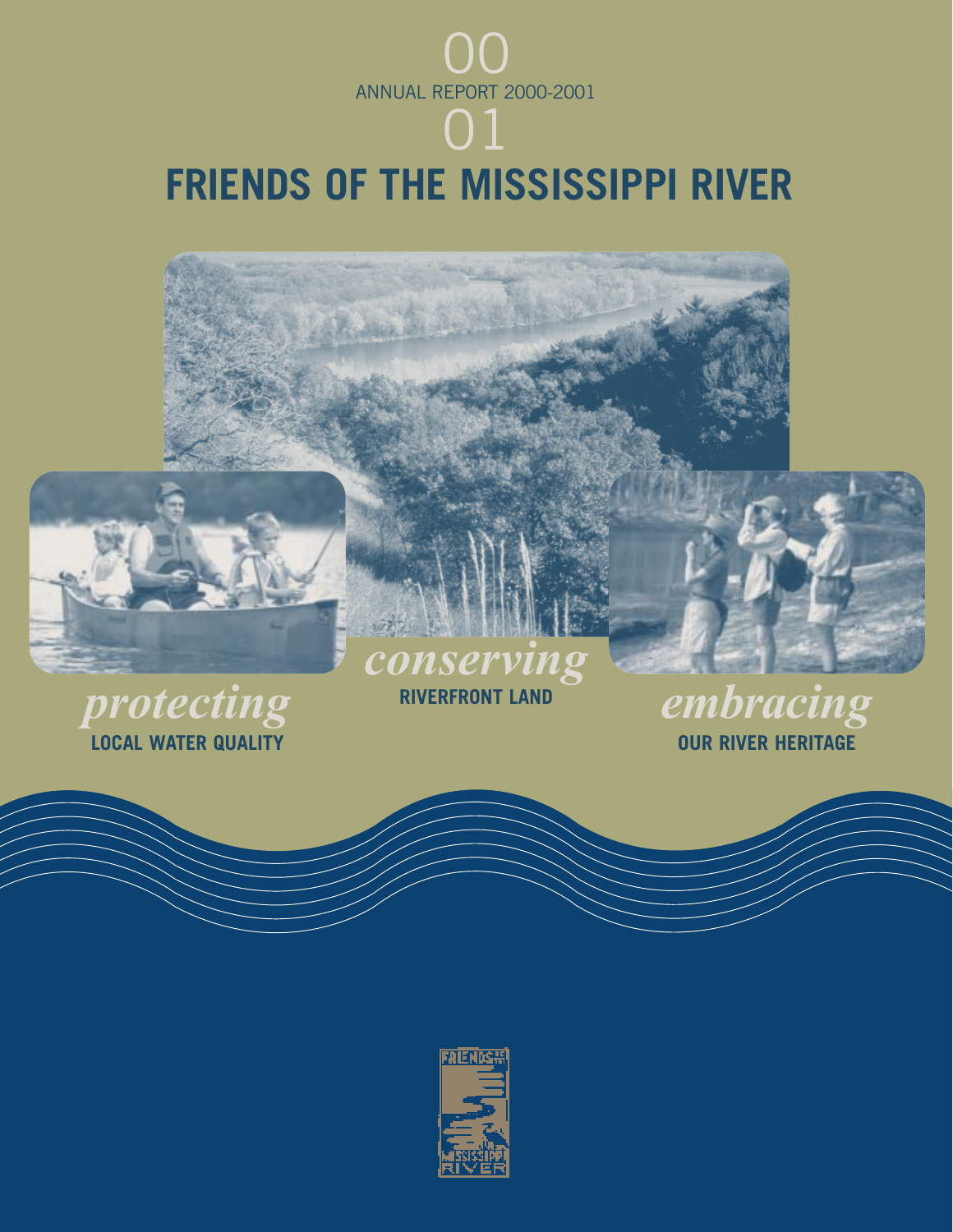# **MESSAGE FROM THE BOARD CHAIR**

*In the Twin Cities, the Mississippi is our hometown river. It is central to our natural heritage, a source of our drinking water, an important recreational asset and a vital environmental resource. The mission of Friends of the Mississippi River (FMR) is to protect and enhance this great river as it flows through the Twin Cities metropolitan region. 2001 was a year of great progress for FMR as we began implementation of our new, ambitious strategic plan, which has focused our efforts on three interrelated issues:*



**FMR Board Chair Tina Smith**

*Protecting water quality. FMR is respected throughout the region for engaging volunteers to stencil storm drains, providing education on water quality issues and restoring the shoreland vegetation that keeps our rivers and streams clean. In 2002 FMR will build on this grassroots work and use communications and outreach to strengthen people's connection to the Mississippi.*

*Conserving riverfront land. Over the last five years, FMR has made a major contribution to protecting special land along the Mississippi and its tributaries, especially in Dakota County. In 2002 we are expanding our work into Washington County, and continue to work intensively with landowners and local, regional and state government to restore and conserve the bluffs, bottomlands and shores of the Mississippi.*

*Embracing our river heritage. FMR is dedicated to protecting the river's unique cultural, historical and recreational values because we know that when people use*

*and enjoy the river, they become more dedicated to protecting it. In 2002, we will continue our successful educational and interpretive programs and increase our work to help river communities make the most of their connection to the Mississippi.*

*Thank you for your support and interest in our work. We look forward to seeing you on the river.*

# **PROGRAM UPDATE**

## Water Quality Education

All of the stormwater in the Twin Cities eventually drains to the Mississippi River. For this reason, many activities in the metro area have a direct impact on the river's water quality. FMR's Storm Drain Stenciling project fosters public awareness of stormwater pollution by distributing educational materials and marking local storm drains with the message: "Please! Don't Pollute! Drains to Mississippi River." In 2000-2001, nearly 6,000 volunteers helped stencil 14,500 drains and distribute pollution prevention tips to 48,000 homes. FMR has also started presenting educational workshops to help homeowners learn how to prevent runoff pollution through simple landscaping projects and use of native plants.

**PLEASE DON'T POLLUTE DRAINS TO DEL: MISSISSIPPI RIVER**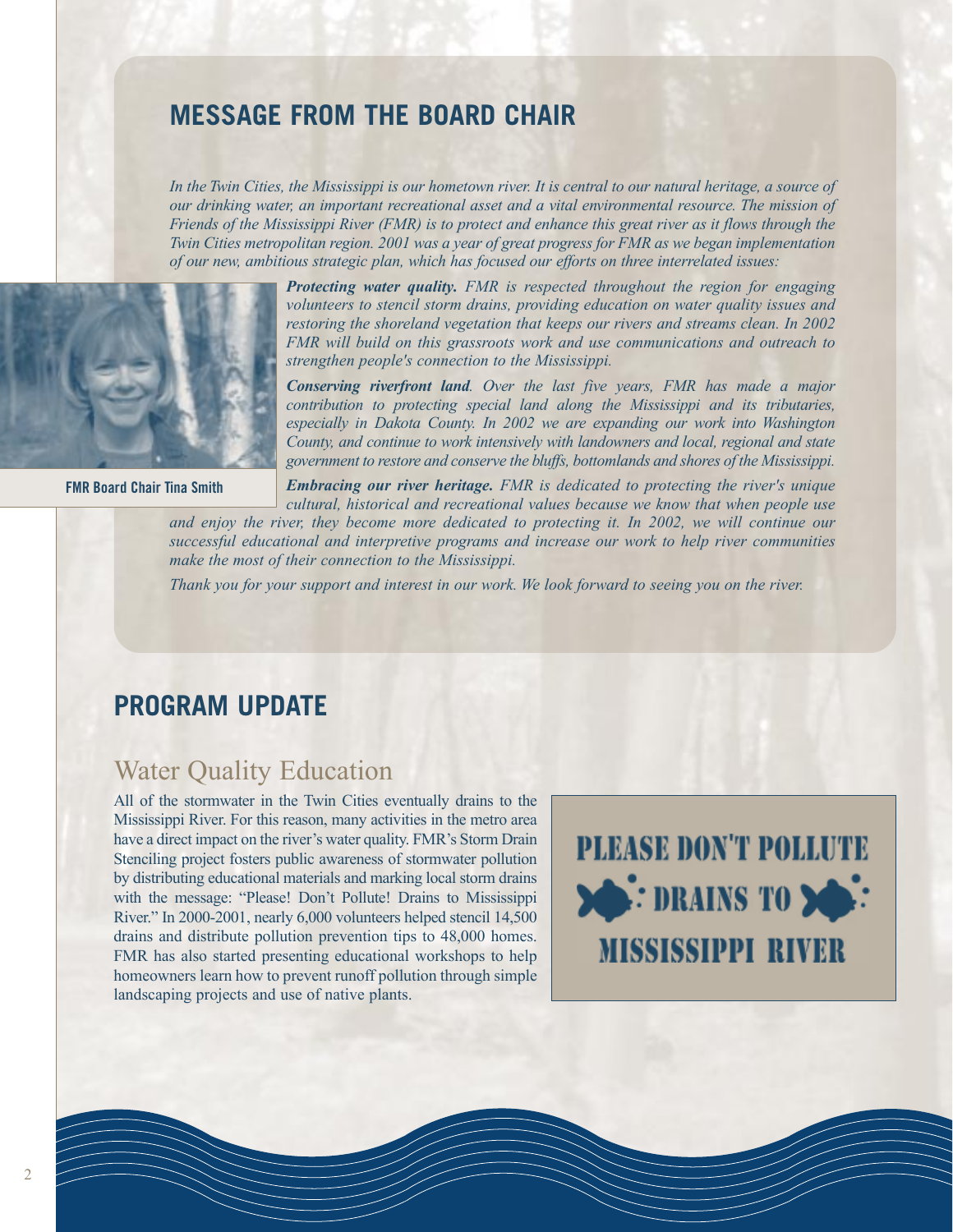

**This 110-acre site in Inver Grove Heights includes oak forest, sand gravel prairie and black ash seepage swamp. FMR initiated negotiations with the land's owner and nominated the site for acquisition support from the DNR Metro Greenways Program. Once acquired, the land will become the centerpiece of a new Pine Bend Bluffs Scientific and Natural Area.** 

# Protecting Key Natural Areas

The Twin Cities are home to some rare stretches of undeveloped riverfront – places where bluffs, floodplains and prairies provide critical habitat, improve water quality and offer scenic public green space. Many of our most pristine riverfront lands are located in the fast-growing southern section of the metro area, and FMR is acting quickly to protect vital natural areas before they are lost to development.

There are several ways to permanently protect land, including acquiring the property for conservation, purchasing development rights, or facilitating donated conservation easements. FMR is using these strategies to ensure that key riverfront natural areas are conserved for future generations of wildlife and people. We have set the stage for protecting a number of sites, including a floodplain area near Hastings and several high quality natural areas around Pine Bend Bluffs near Rosemount. The

Department of Natural Resources (DNR), Metro Greenways Program and the Trust for Public Land have been important partners in these efforts, along with other local agencies and organizations.



651-222-2193 • www.fmr.org

# Helping Landowners Become River Stewards

Because so much of our riverfront is privately owned, FMR is reaching out to the owners of key properties and involving them in our Heritage Land Registry, an honor role of landowners who are taking steps to improve the natural features on their land. As a result of our efforts, nearly 2,000 acres were enrolled by the end of 2001. FMR's staff provides

participating landowners with the technical assistance they need to conserve and restore their land's natural qualities. Involved landowners proudly mark their property with a sign (pictured at left) and are joining forces with their neighbors to establish a network of restored habitat along the river.

FMR's Prairie Stewards project is one example of our successful efforts with riverfront landowners. In 2000, we worked with owners of rare bluff

prairie in Ravenna Township, and restored three important sites by clearing woody vegetation and conducting controlled burns. The effectiveness of this work, and the importance of the prairie ecosystem, led to the expansion of our efforts to an area south of Hastings. Here, we have been working with eight families who own contiguous property in the Sand Coulee — the largest prairie, and the only sand prairie, in Dakota County. FMR completed a stewardship plan for the area, and found that there are seven rare or endangered plant species and two species of threatened animals. By the end of 2001, these landowners had agreed to take action to improve the ecological value of their land. Work is expected to begin during the 2002 field season.

<sup>"</sup> FMR provided technical, financial **and muscular assistance in restoring a five-acre upland prairie on my property in Dakota County. As a result, the prairie exploded the first year with big bluestem and Indian grass. The direct experience with creating and maintaining the prairie ecosystem was exhilarating and profound.** "

Scott Robinson Riverfront landowner and member of FMR's Heritage Land Registry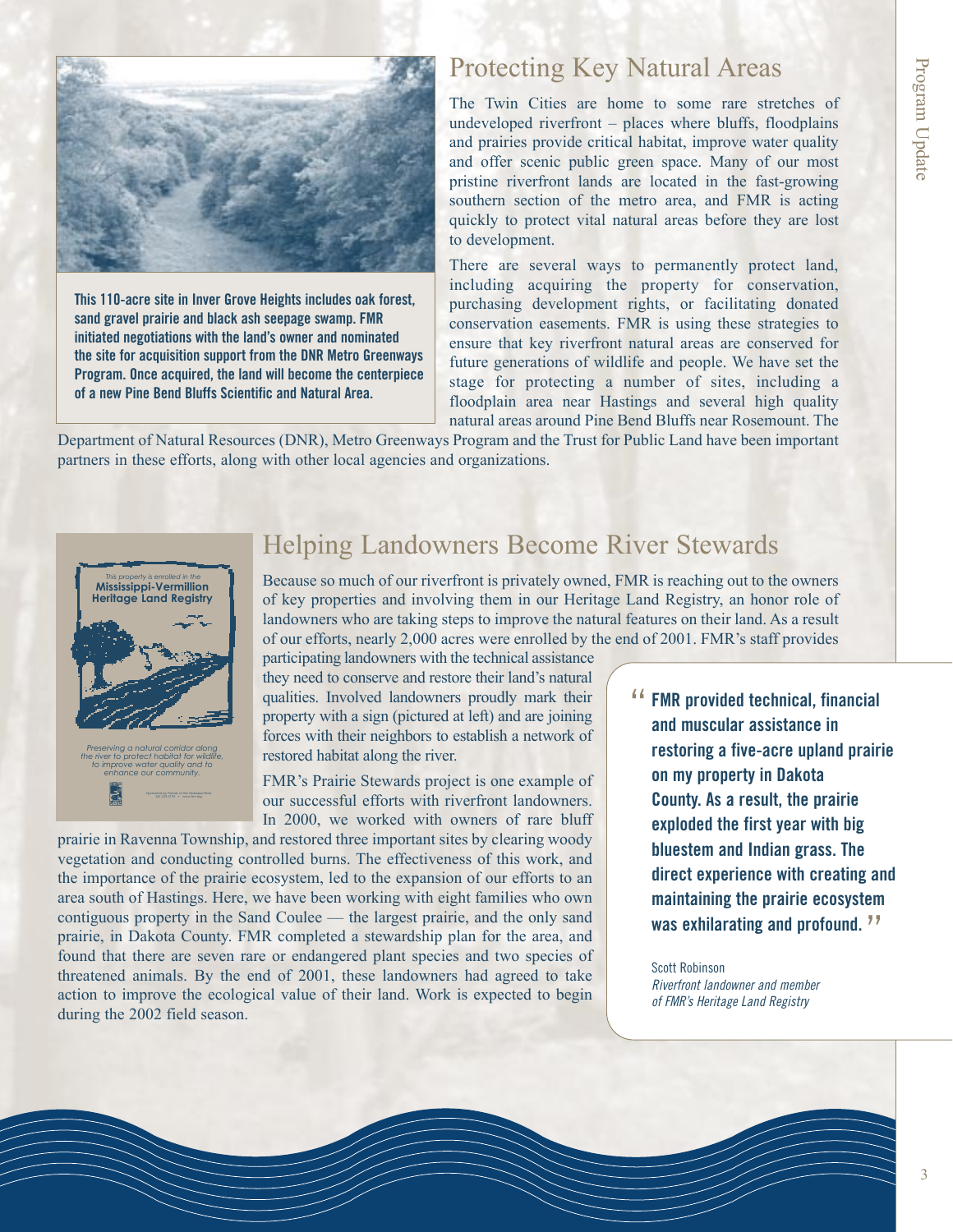# Restoring Critical Habitat

Songbirds, waterfowl and other wildlife depend upon our rivers as migration corridors. Unfortunately, many riverfront areas have lost much of their native vegetation and face other problems such as invasion of exotic plant species and stream bank erosion.



**In 2001, FMR and the Big Rivers Partnership involved 120 volunteers in planting 800 trees and shrubs at the Carpenter Nature Center.**

FMR is taking action to improve a number of riverfronts areas. In the Pine Bend Bluffs area, for example, FMR created a management plan and started restoration work on bluff forest and prairie owned by Flint Hill Resources (FHR). The company owns some of the most pristine natural areas that still exist along the river. In 2000, more than 300 volunteers turned out to help make the land even better by removing invasive buckthorn and planting native prairie. In 2001, we expanded our work by writing a natural resource management plan for an additional 2,500 acres that will buffer high quality habitat along the river from the effects of nearby industrial areas.

Another FMR initiative involves providing natural resources assistance to landowners along the Vermillion River, a key Mississippi tributary. Our work focuses on

installing vegetative buffers on shorelines that are eroding or otherwise affecting water quality. There is strong support for this effort from landowners and local governments and by the end of 2002 we plan to have installed buffers on at least two miles of riverfront. FMR is also working to restore other key riverfront areas, including Spring Lake Park Reserve, Empire Wastewater Treatment Facility on the Vermillion River, Katharine Ordway Natural History Area at Pine Bend Bluffs, Hastings' Riverfront Park, and Carpenter Nature Center.



**As an elected official, I appreciate how FMR has been**<br>able to assist the City of Rosemount in preserving and **able to assist the City of Rosemount in preserving and protecting our most valuable resource — our environment. Because of FMR's dedication and commitment, the Mississippi Greenway Plan is part of Rosemount's Open Space and Parks Plan, which will be a guide for our city and impact future generations.** "

Cathy Busho Mayor, City of Rosemount

# Creating Riverfront Greenways

When protected land areas are linked into long greenways it maximizes habitat and water quality benefits. FMR has made great progress in working to create a riverfront greenway running through the cities of Hastings and Rosemount, and Ravenna, Marshan and Nininger townships. Using a GIS mapping system, FMR, the DNR Metro Greenways Program and Dakota County determined sensitive areas that include wetlands, rare species and steep slopes. We mapped out plans to protect and link sensitive areas and held public meetings, where we achieved widespread commitment to the goals of the plan. The cities and municipalities are endorsing the plan, and determining long-term funding commitments.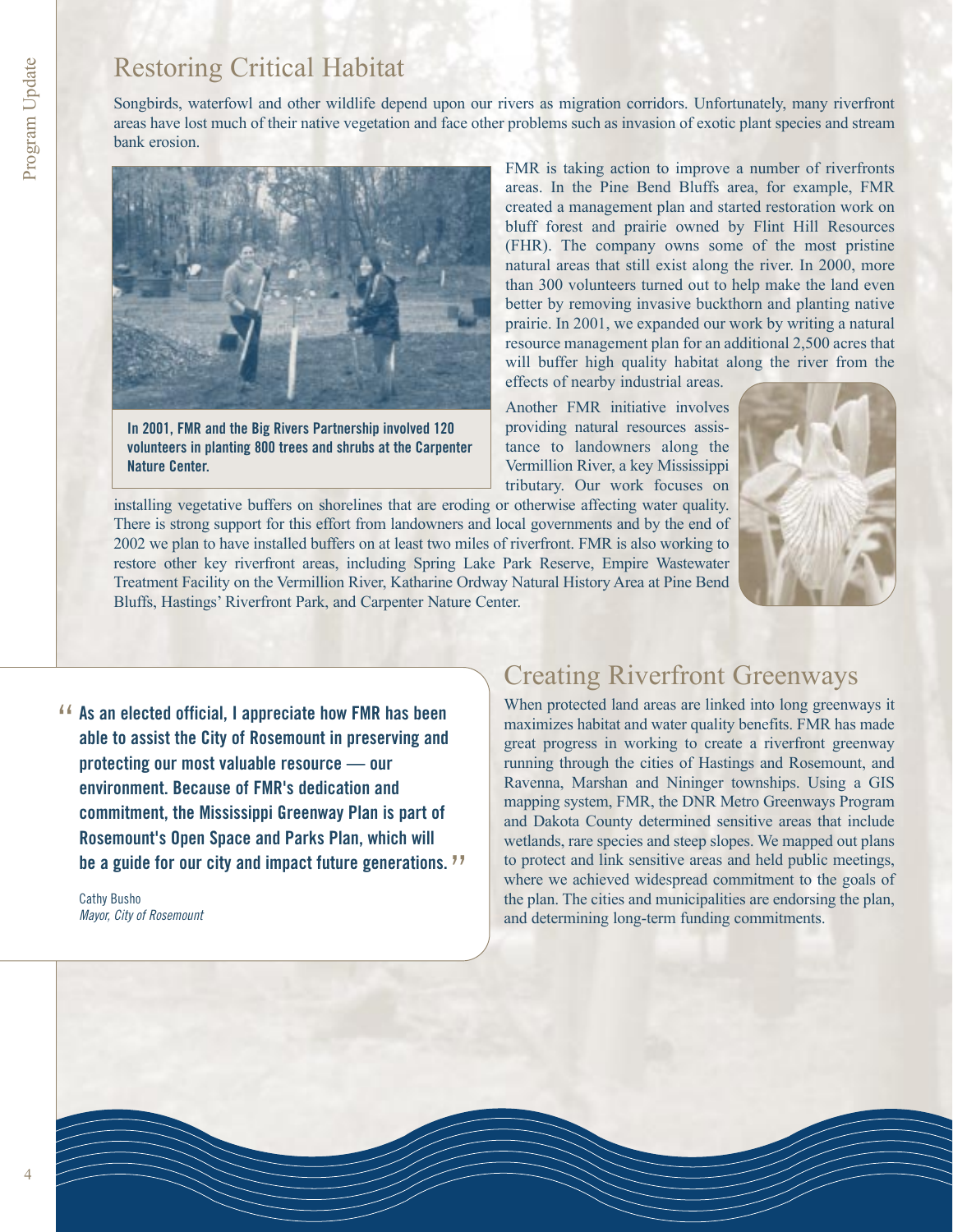

**Families improved the health of the Mississippi River gorge at a 2001 event focused on removing invasive exotic plants.**

to channel citizen concern into effective action. FMR is helping Longfellow residents gain new technical skills, and coordinating gorge clean-up efforts, ecological restoration work, monitoring, and educational events. Using our Longfellow neighborhood partnership as a model, FMR started work with the Seward community in 2001 and in the near future we plan to expand the program to other neighborhoods around the gorge.

In 2001, FMR also helped gorge-area citizens get involved in the Federal Energy Regulatory Commission's re-licensing of Ford Motor Company's hydro-electric power generating station. This power station has an enormous impact on the river. Twelve neighborhood organizations took part in FMR's workshops that outlined specific concerns and how they can be addressed through the re-licensing process.

# Stewarding the Mississippi River Gorge

Minneapolis and St. Paul are home to the only true gorge along the entire length of the Mississippi River. Created by a receding waterfall, the gorge area includes hardwood forests, springs and remnant prairies. The steep cliffs that line this natural oasis, just north of Minnehaha Park, offer ideal habitat for many nesting birds and other wildlife.

Communities on both sides of the river care deeply about the gorge. In 2000, FMR and the Longfellow Community Council created the Gorge Stewards project

**Spending time along the river reminds me of my responsibility. Whether it's picking up trash or pulling garlic mustard, the river needs my help. ??**<br>... . . ... "

Kate Smith FMR Volunteer and Member

# Revitalizing our Urban Riverfronts

The Mississippi is the premier recreational and cultural asset for the Twin Cities' urban communities. Unfortunately, past land uses — which include heavy industry and roads — have failed to make the most of our beautiful riverfront. There is a growing emphasis on reclaiming degraded riverfronts, and FMR is at the forefront of many of these efforts in the Twin Cities. For several years, FMR has worked to help draft and promote the Upper River Master Plan, which advocates a shift from industry to parkland along the Mississippi in Minneapolis north of St. Anthony Falls. FMR was recently selected to serve on the Upper River Citizen Advisory Committee, which will oversee implementation of the plan.

In South St. Paul, FMR is working with the city to plan redevelopment of a large riverfront site at the base of the Interstate 494 bridge. FMR and co-sponsor, American Rivers, held a public workshop and we have made recommendations on how to create a mix of parkland, restored wetlands and



**This concept plan for the riverfront near the Wakota Bridge is part of FMR's efforts to help South St. Paul reconnect to the Mississippi.**

business development on the land. Because community involvement and ecological planning are taking place during the very first phases of the project, this effort is an exciting model for proactive riverfront planning.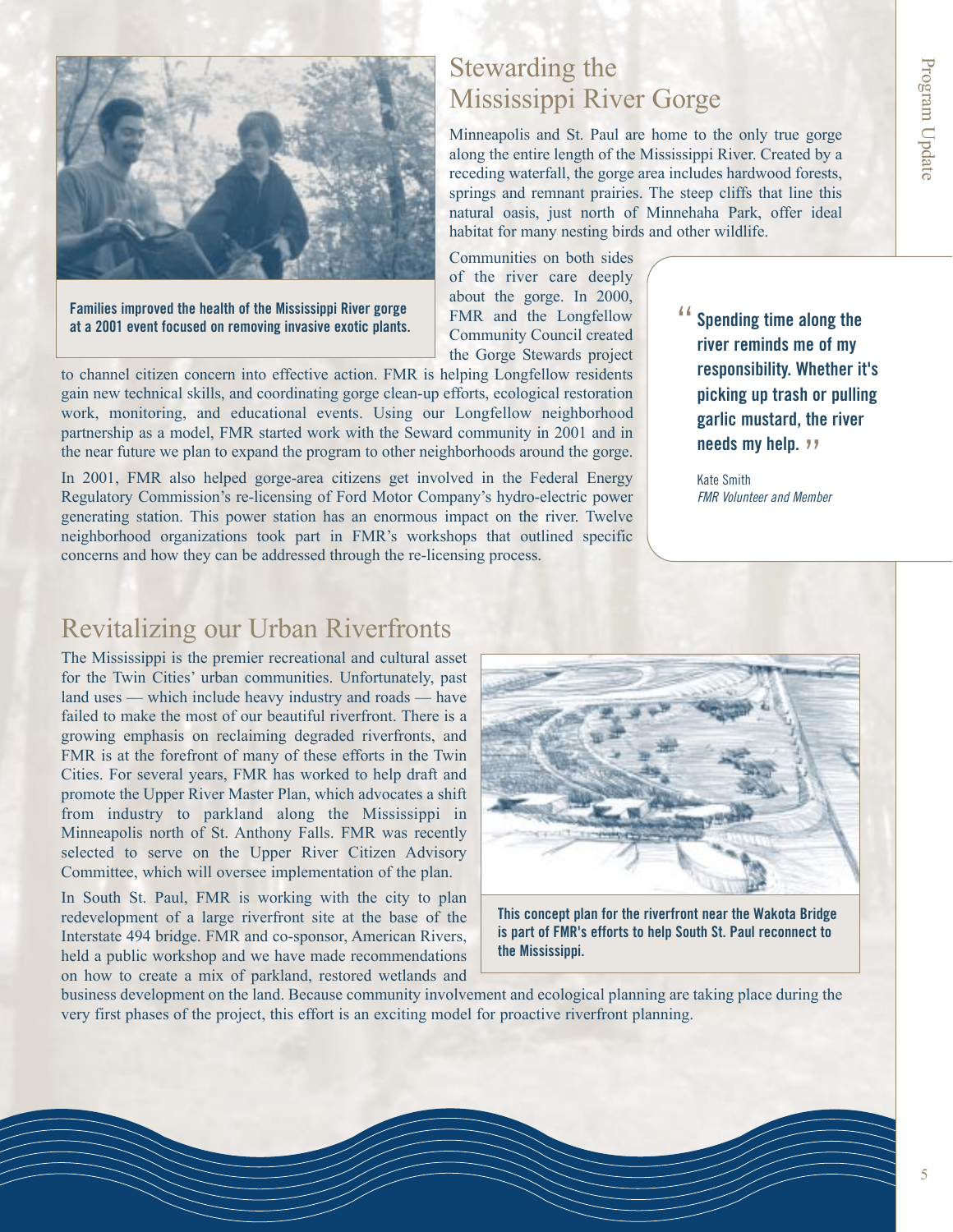

**FMR's Mississippi River Canoe Adventure offers a water-level look at the river — and a fascinating trip through Lock #1.**

# River Outings and Events

A day out on the river is one of the best ways to inspire commitment to this wonderful natural resource. FMR sponsors an array of fun events that teach people about the Mississippi's ecology and history while encouraging river stewardship. Our biggest event, the Mississippi River Canoe Adventure, brought 400 paddlers to the river in 2000, and nearly 500 in 2001. FMR's Special Places Tours, which include birding hikes, small group paddling trips and history tours, provide a more in-depth look at the river. These popular events have expanded each year, and more than 400 people have taken part in the past two years of successful programs. In 2001 FMR added new programs on stream health and other water quality issues. We plan to expand our water quality education efforts in 2002.

**I've enjoyed all of FMR's programs. They are fun AND educational and you really get to learn something.**<br>I think EMB ovents are a great way to get people interested in what's going on with our river. **J I think FMR events are a great way to get people interested in what's going on with our river.**  "

Jeanette Juba Participant in FMR's Special Places Tours and Canoe Adventure

# Forging Partnerships and Developing Policies

FMR plays an important role in some of the region's most effective partnerships, including American Heritage Rivers and the Metro Greenways Program. As host of the bimonthly River Leaders Forum, FMR helps forge new partnerships by creating ongoing opportunities for government, industry, development corporations and citizens to talk, strategize and develop a common vision for the river. FMR also partners with other groups to promote holistic river improvement policies at the state legislature. For several years, FMR has led a major effort to establish a new statewide program to protect shoreland resources.



**FMR is working to increase state investment in protecting Minnesota's shorelands.**

**FMR excels at bringing together a range of stakeholders committed to improving the health of the** " **Mississippi River. It has contributed to a deepened public appreciation of the importance of the river to the livability of the Twin Cities. And it has emerged as a clear, strong voice for the river in public policy deliberations.** "

Rip Rapson President, The McKnight Foundation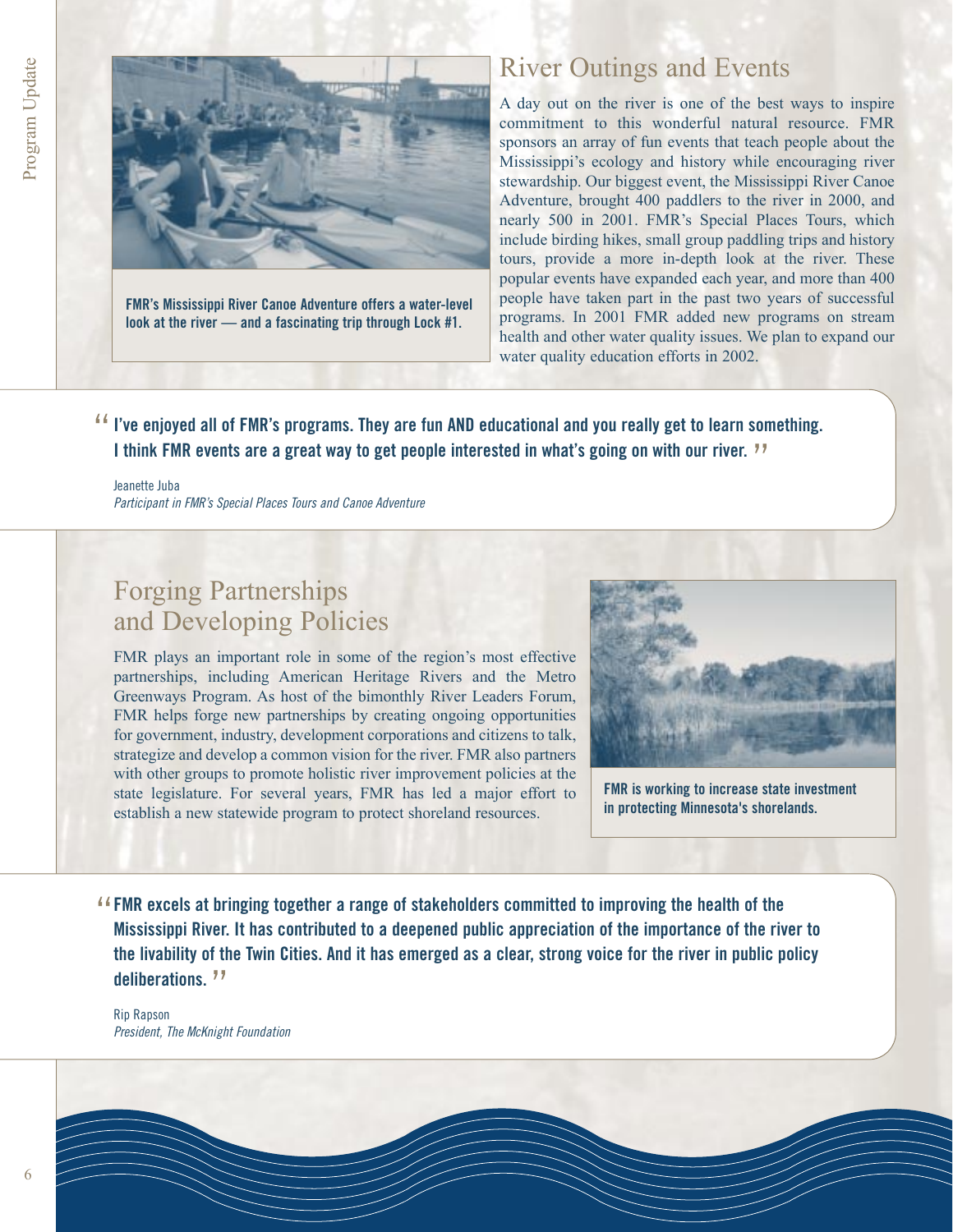# **2000 FINANCIAL STATEMENT**

### **2000 REVENUE**

| Foundations                | \$143,560 |
|----------------------------|-----------|
| Government                 | \$137,509 |
| Corporations               | \$18,000  |
| $\blacksquare$ Individuals | \$30,124  |
| <b>Fees</b>                | \$13,709  |
| Other                      | \$5,514   |
| <b>Total</b>               | \$348,416 |

### **2000 EXPENSES**

| <b>Total</b>               | \$385,399 |
|----------------------------|-----------|
| $\blacksquare$ Fundraising | \$39,829  |
| Management                 | \$40,127  |
| $\blacksquare$ Program     | \$305,443 |



# 2000/2001 Financial Information  $72000(2001)$  Financial Information of  $\sim$

# **2001 FINANCIAL STATEMENT**

### **2001 REVENUE**

| <b>Total</b>               | \$529,177 |
|----------------------------|-----------|
| Other                      | \$8,468   |
| $\blacksquare$ Fees        | \$9,394   |
| $\blacksquare$ Individuals | \$47,403  |
| Corporations               | \$58,405  |
| Government                 | \$243,688 |
| Foundations                | \$161,819 |

### **2001 EXPENSES**

| <b>Total</b>               | \$512,883 |
|----------------------------|-----------|
| $\blacksquare$ Fundraising | \$31,896  |
| Management                 | \$43,461  |
| $\blacksquare$ Program     | \$437,526 |



A complete copy of FMR's audited financial statement is available upon request.

FMR has been reviewed by the Charities Review Council of Minnesota and meets all accountability standards.

**9%**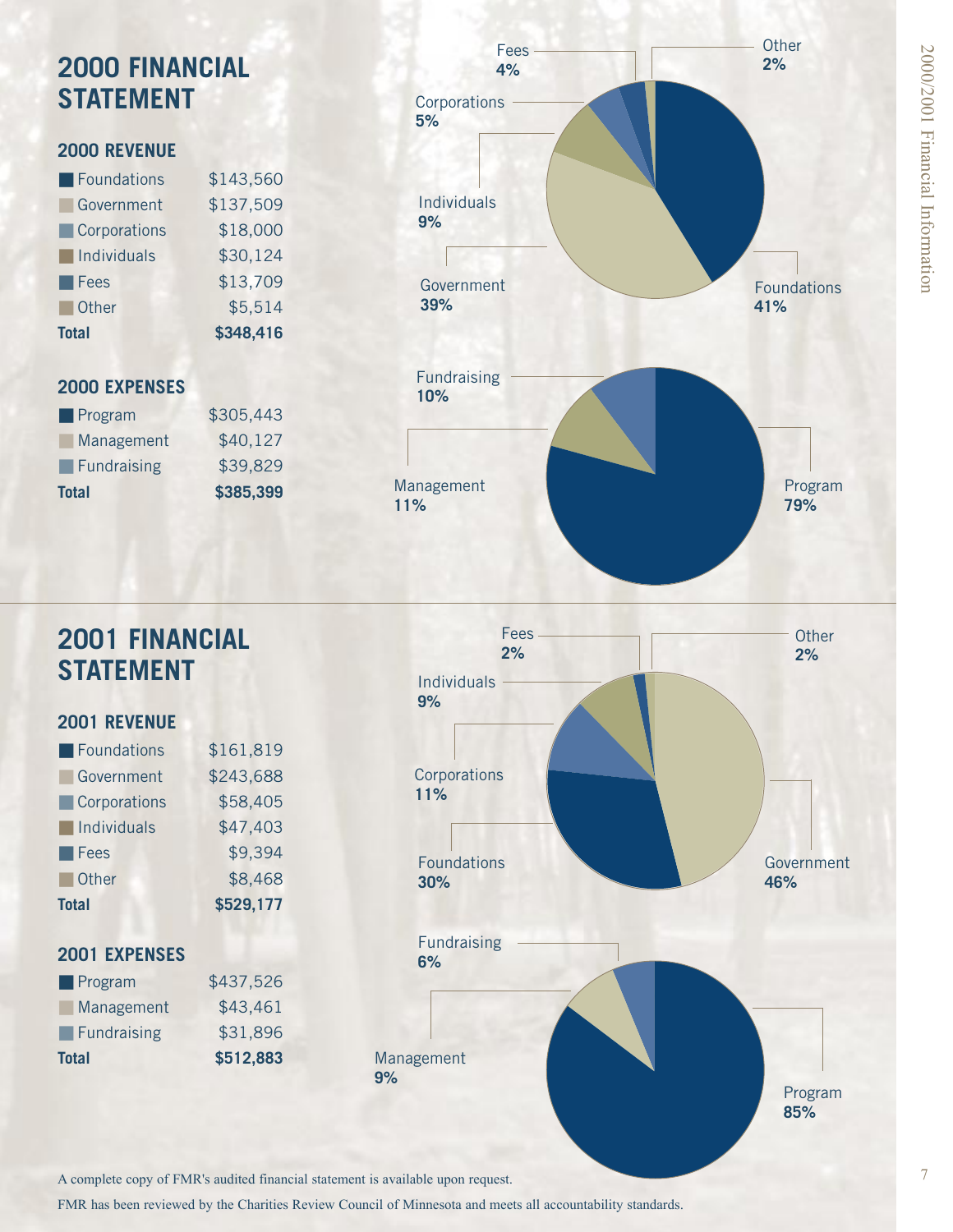# Thank You 2000-2001 Individual Donors

**Donors \$1-\$49** Harold Ableiter, John Adams, Marge Adkisson, Holly Ager, Prudence Ahrens, Teri & Gerry Albright, Eileen Allison, Chris Amborn, Allan Amis, Jerome & Jeanette Andersen, Al & Kay Anderson, Allen Anderson, Bruce Anderson, Cary Anderson, Gary Anderson, Harlan Anderson, Michele Anderson, Darrell A. Anderson, Scott Anderson, Verne & Marilyn Anderson, Pam Arnold, Ricki Arnold, Marilyn Arnsdorff, Mary Kay Arthur, Harold B. Adams, Bruce Bacon, Christine Baeumler, Dianne Bagwell, Robert Bailey, Ann F Baldwin, Mrs. John Balego, Bruce Baltzer, Paul Baltzersen, Angela Banks, Ward Barrett, Gregory & Coral Bastien, Lee Tim Beaty, Bruce & Paula Becker, Lawrence Becklund, Alfred L Beenken, Ms. Carole Bell, Raymond & Dolores Bell, Marcine Bendsten, Carole Benzick, Brian Berggren, Peter Berglund, Nancy Berlin, Jeremy & Bat-Sheva Berman, Catherine & Henry Bernal, Ann Bernstein, Mary Bilek, Joseph & Virginia Bisanz, Bertha & Lillian Bisbecos, John & Laura Bischoff, Mary Bjorngjield, Bruce Blacher, Dorothy Blackstone, Jon Bormann, Al & Margaret Bostelmann, Amy Bower & Paul McKinney, Bruce Brecke, Kim & Susan Bretheim, William Brett Deborah Sodt & Brian Lenz, Paulette Briese, Angela Briggs, Atherton & Joanne Bristol, Debra Broad & Sue Guesnard, Arthur Broderson, Char Brooker, Connie Brown, Leann Brown, Jerry & Virginia Brownfield, Pamela Buckingham, Priscilla Bue, Patricia Burke, Carol Burkhardt, Donna Busch, William & Ann Bushnell, Gary Buswell, Jacqueline C. Sterling, Robert & Marjana Callery, Todd Campbell, Shawn Canady, Kathy Carlson, M. Christine Carlson & Steven Durrant, Carolyn Carr, Paul & Millie Caspersen, Patricia & John Cavanaugh, Gary & Sharon Charles, Ronald Chastain, Jeanne & Terry Cherner, Mark Christensen, Diane Christianson, Kurk Clark, Mr. & Mrs. Jay Clark, Don & Sigrun Clausnitzer, Diana Cohen & Weselley Slaymaker, Steve & Jan Colbert, Stewart Corn & Ellen Ferrari, Charles & Kathleen Coskran, Tom & Endrene Crampton, Patricia Curtner, Mavis Daffer, Wendy Rolek & Cynthia Lybhest, Spero Daltas, F.A.A.R., Julie David, Jim Davidson, Susan Davis, Alexandra Decker, Don & Marlene Dempsey, Adrienne Diercks, Kate Diercks, Elizabeth Dodge, Cheryl Doering, Edward & Maxine Downs, Jim & Carole Drake, Pat Dreese, Donn R. Driver MD, Clifford & Mary Duell, Dan & Trescia Dunn, Mrs. Howard Durner, Janet Ebaugh, Lois Eberhart, Joanne Ecklund, James & Charyl Eckmann, Patricia Edelbach, Scott Edelstein, Paula Eggen, Rose Eisenmenger, Themeo & Delores Ellis, Patrice Engelmann, Mary Engquist, Louis Eret, Amy Erickson-Klump, Brett Evans, Barbara Fagan & Ann Beddow, George Falk, Jr., Kelly Faris, Cindy Fashart Collins, Aaron Fiedler, Brian & Lisa Finander, Julie Fish, Bonita Fisher, Carole Fisher, Robert & Carroll Flaten, Patricia Flynn & Darryl Schwerzler, Harold Fotsch, Bruce France, Mary Frances Smith, Libby Fransen, John & Judy Fransler, Holly Frye, David Gagne, Katie Galloway, Diane Garetz, Ethelind & Charles Garetz, Terry Garrett, Mark & Virginia Garski, Bob Gasch, Janice Gawtry, Ann Gerike, Jim Gerlich, Jerrold Gershone, Randy Gillenwaters, Barbara Gislason, Peter Gisselquist, Paul Glander, Tatjana Gleixner, James Glover, Marge Goldberg, Mary Goldman, Tim Goodman, Cameron Gordon, Marion Gottlieb, Chester Graham, Stanley Graham, Sidney Greb, Diane Greene, Paul & Ling Greenwald, Harry Gregg, Scott & Lois Greiman, Dale Grenke, Gary Groth & Michael Hammerschmidt, Jane Gundersen, Mark Gwin & Lynn McDaniel, Heidi Habeck, Joseph Hackl, Mary Halbert, Jaci Hale, Noah & Jennifer Hall, James & Agnes Hand, Rick Hansen, Michele Hanson, Sharon Hardy, Nancy Harris, Robert Harsberger, Daniel Hartnett, Kathryn Harvath-Hoppe, Jay Hatch, Carolyn Havig, Lenore Healey Schultz, Dave Hedlund, Rosalie Heffelfinger Hall, Dann Henseler, Michelle Hensley & Frank Clancy, R.J. & R. L. Herdina, Jon Hicks, Elizabeth Hinz, Todd & Janelle Hnatko, Janice Hoeschler, Louise Holdridge, Jeff & Tonya Holleschau, Allen Holm, Robert Holmberg, Mark Holmes, Dale Homuth, William Hornung, Marjorie Horst, Julia Houg, Mark Hove, Kathryn Hoyman, Gary Huber, Patsy Huberty, Louise Hueber, DC Hultgren, Jennifer Hunt, Yvonne & James Hunter, Mildred Huttenmaier, Sally Hwang, Eva Hyvarinen, Bill Iacono, Lucy Imholte, Jeana Jacobson, Kathy Jacobson, Pam Jacoby & Ed Grabau, Andrea Jaeger, Kathleen Jaglo-Joseph, John R. Jamieson, James Janousek, James & Julie Jasper, Harold J. Jebens, Ms. Marilyn Jelinek, Rhonda Jennings, Bridget Jodell, Duane & Ruth Johnson, Harold Johnson, James Johnson, Jeff & Janine Johnson, Jim Johnson, Kevin Johnson, La Vern Johnson, Michele & Timothy Johnson, Paul & Millicent Johnson, Sheldon P. Johnson, Bea Jones, Paul J. Jungquist, James Justen, Roger Kaercher, Steve Kahlenbeck & Julie Sweitzer, Frederick Kaiser, John & Marilyn Kaman, Paula Kamrath, Ken & Lana Kane, Laurie & Matt Kania, Jeanne Kargel, Wendy Kaufmann, Rachel Kaul, Jeannine Kellogg, Ralph Kelly, Irving Kendall, Rebecca & Peter Kilde, Judy Kinkead, Steven Kirkhorn & Mary Jo Siebenaler, Barb Kirkpatrick, Robert Kistler, Helen Klaers, Marion Klohs, Douglas & Virginia Knapp, Donald Knecht, Kendall Kneen, Michael & Martha Koch, Beverly Kocur, Keith Koenig, Corrine Kopet, Mary Alice Kopf, Kathy Korblum, Michael A Korneski, Bob Kosmalski, Michael & Anne Koutnik, Mrs. Merrill H. Krech, Marshall & Valerie Kriesel, Dan Krivit & Susan Schmidt, Mary Alyce Krohnke, Richard Kulisheck, Mary Pat Kwaterski, JoAnn Kyral & Joseph Meyers, Frances L. Bayle, Solfrid Ladstein, Greg Lais & Patti Thurber, Teresa Lamb, Patricia Lampe, Eric Lampland, Beth Landahl, Graham Lant, Natalie G. Lanzatella, Mark Lapham, Diane Larsen, Peter Larson, Rolfe Larson, Stanley & Pat Larson, Victoria Larson, Craig Larson & Beverly Gerdes, Matt Laudon & Shannon Birge, Arthur Leahy, James Leitschuh, Duane Lengsfeld, Richard Levey, Emilie Liepa, Barbara Liukkonen, Barbara & Daniel Livick, Elfriede M. Lobeck, Dee & Nick Long, Lois Jean Loomis Theesfeld, Tom & Linda Lowrie, David & Mary Lubker, Ronald Lux, Gary Lyall, Norma M. Kingsberg, Helen M. Nielsen, Marsha Macey, Jim Mackenzie, Ruth Maday, William Mahlum, Tony & Alice Maistrovich, Catherine Malave, Rebecca Manfredini, Arie & Vivian Mann, Thomas Marcella, George Marks, Peter Marks, Doug Marrs, Geoffrey Marshall, Eugene G. Martinez, Samantha Marty, Terry Massage, June Mattke, Bonnie Maue, Sylvia McAlpine, Robert McCabe, Joan McCalla, Norma McCauley, Dr. David McConville, Michael McCormick, Alice McCoy, Cornelia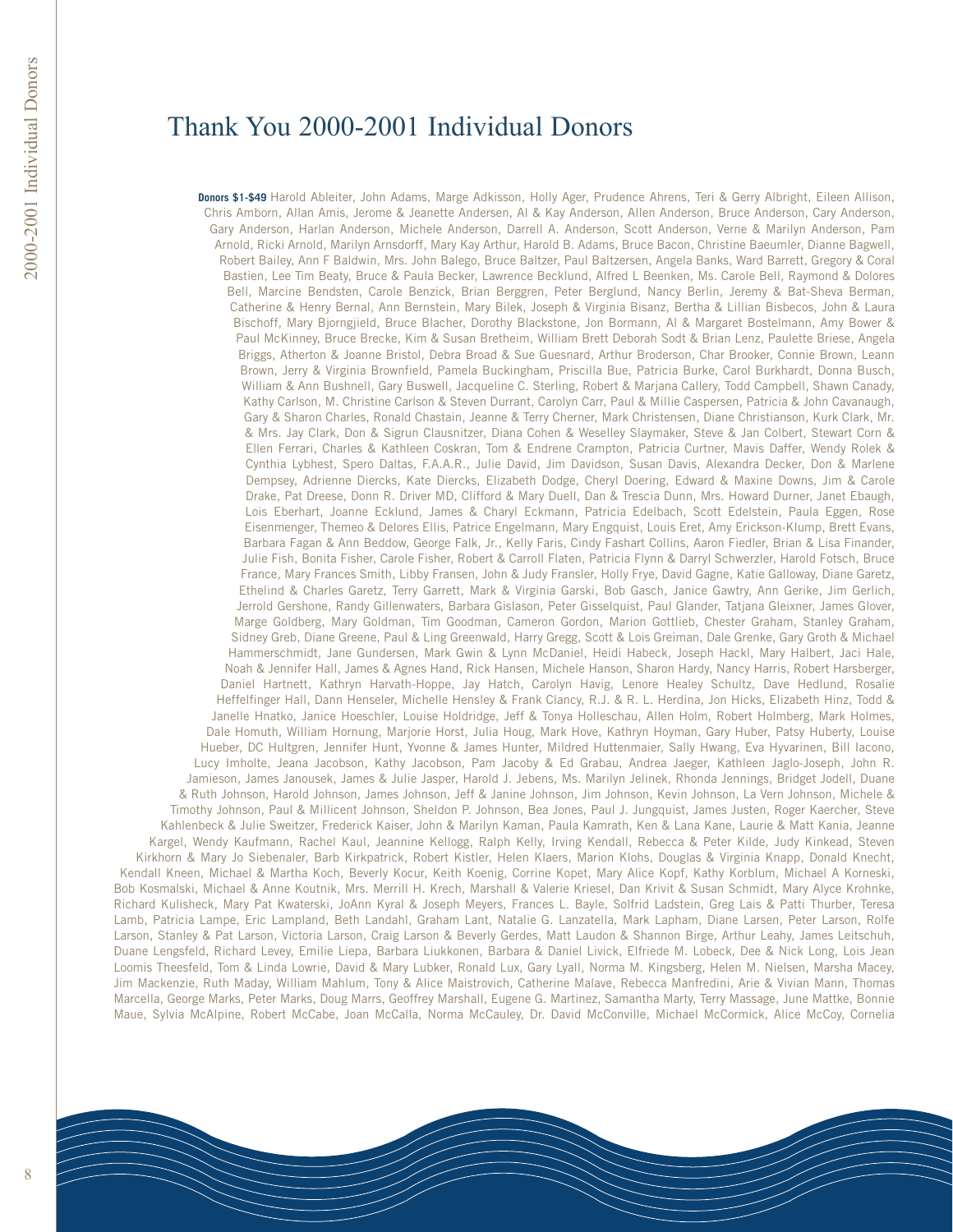McCune, Lisa McDonald, Martha McGann, Debra McGovern, Jeanne McLean, Malcolm & Wendy McLean, Ruth McLeod, Lisa McNaughton & Stephen Cooper, Regina McNearney, Joyce McNeil, Joan & Richard Meierotto, Rae Lynn & Zach Melbo, Mary Menke, Douglas Mensing, Margaret Merkow, Dorothy & Jack Merwin, Mary Meyer, Margaret A. Michaelson, Sandra Michels, Linda Michie, David Miller, Elaine Miller, Kari & Keith Miller, Sybylle Miller, Bill Minge, Brier Minor, Allene Moesler, Amy Momsen, Ah-Li Monahan, Mary & William Moore, Susan Moore, Bruce & Mary Moreira, Marvin Moriarty, Janet Morken, Steve Morse, Mr. & Mrs. Edgar Morsman, Jr., James & Wendy Mullaney, Irma Murphy, Shaun Murphy, Evelyn N. Deno, Charles & Marjorie Nagel, Liza Nagle & John Hackett, John & Barb Neitge, Charles Nelson, Clair Nelson, Dr. Louise A. Nelson, Orvin & Eunice Nelson, William Nelson, Peter Neubeck, Lucille Norman, Stan Nowakowski, Ed O'Brien, Laurel O'Gorman, Sharon Oberaigner, Dorothy Olinger, Arthur Olson, Carol Olson, Howard & Bettye Olson, Jan Olson Stone, Helen Ann Omodt, Rhoda Onofri, Corrie Ooms Beck, Don Ostenson, Dennis Ozment, Marjorie & Mark Paller, Terri Palmquist, Michael Pappas, Virginia Parks, Mr. & Mrs. Eric Pasternack, Newton & Elsie Payne, Andrea Pearson, Allen Peek, Dr. Palmer Peterson, Lisa Peterson, Tim Peterson, Darlene Pfister, Craig Phillips, Marie Pierce, Patrick Pierquet, W. Todd Pierson & Beth Schoeppler, James & Sharon Plocienik, Sandra Potthoff, Fred & Barb Prindle, Barb Proost, Marianne Protzner, Anne Pusey, Linda Quammen, Joan Raasch, Richard & Norma Rader, Archie W. Raines, Rachel Ramadhyani, Geraldine Rang Mooers, Karen Rasmussen, Edward W. Reed III, Ronald & Janice Reimann, Peggy & Gary Remer, Timothy Remus, Michelle Renn, Elizabeth Richards, Jessie F. Richardson, Michael Rigney, Jr., Bette Ripke, Randy Roberts, Lawrence Robillard, Frank & Janet Rog, Robert Rohlf, Richard & Phyllis Rominski, Al Ronnenberg, Michael Rooney, Thomas & Karen Rose, Lawrence & Athalie Rossow, Robert Roth, Laura Rumrey, Robert I. Ryti, Christine D. Sailer, Kathleen Sallee, William Sanders, Jane Sandness, Mary Ann Sands, Robert J. Santucci, Barbara Sawyer, James Sawyer, Carissa Scanlan, Robert & Alice Schanke, Mary E. Scheibel, Vincent Schik, Judy Schmidt, Ms. Lola Schoenrich, Dory Schouviller, Terrence Schultz, Stephen & Jeanne Schwabacher, Becky Schwen, Britain Scott, Kurt Seaberg Bob Sedoff, Julian & Barbara Sellers, David Seppa, Gregg Shadduck, Kent & Marion Shamblin, John Shepard, Myrtle Sherbert, Barry Shillingford, Terry Shima, Margaret Shreffler, Karla Sieh, Kris Simonson & Stew Roberts, William Simpson, Amy Sir, Sandra Skaar, Linda Skallman, Gaius Slosser, Harlan & Margaret Smith, Terri & Charles Smith, James E. Snoxell, Mark Soderstrom, Denise St. Marie Vicky Stanton, Ronald & Marilyn Starr, Jerry & Margy Stein, Gayle & Anthony Stelter, Bob Stevens, Pauline Stever, Ruth Stewart, Kate Stolpman, David & Salley Stoppel, Warren Stortroen, Mary Louise Street, Richard S. Strimling, Ed & Marjorie Sucoff, David Suggs, Ralph Sulerud, Marcia Sundquist, Eileen Swanson, Eleanor Swanson, Leona Swanson, Mary Ellen Swanson, Paul Swanstrom, Ruth Swartz, Apple Szostak, Karen Taylor, Denise Tennen, Michelle Thelen, Charles Thiele, Laura Thomas, Gordon Thompson, Joel & Lisa Thompson, Randall & Kelly Thompson, Marcia & Paul Tippery, Michael & Candace Toffoli, Andrew Tomasko, Karin Tomervik, Charlene Torchia & John Huffaker, Ronald & Diana Tortelli, DeWayne Townsend, Joel & Elizabeth Trinkle, Beth Trombley, Wayne Trygested, Mrs. James E. Tschann, Margaret Ueland, Keith Uhlig, Kathy Unger, Mr. & Mrs. Roger Upham, Joel & Nancy Vaillancourt, Kristina J. Valen Smitten, Aaron Van Moorlehem, Thomas & Juanita Vanderpoel, Rudy & Jill Vecoli, Jean Velleu, Susan Vento, Harold Vestermark, Ms. Mary Ellen Vetter, James Vice, Randy & Roanna Vine, Ludmila Vinnik, Lynn Vogl Bowe, Mary Volk, David W. Larson, Brook Waalen, Dennis & Sharen Wagner, Alison Walsh, Mark S. Wandersee, Venita Warnke, Deb Warren, Marianne Wasnick, Janet Watchman & Joel Weisberg, Ralph & Patricia Watkins, Bill & Sherri Weber, Jerome Webster, David Wee, Daniel Werkema, Jerry Werle, Sandra B. Wernersbach, Dana White, James A. Whitehead, Henry Whiteside, Clay & Karen Williams, Helen Wilson, Susanna Wilson, John Winderman, Joyce Winquist, John & Judith Winslow, Mike Wiplinger, Brian & Jodi Wirth, Alberta Wolf, Mildred Wood, Paul & Megan Wright, Billie Young, Marie Zellar, Dallas & Eileen Zimmerman, Phil & Suzanne Zinos, Thomas Zins **Donors \$50-\$99** Berny Ackley & Barb Pokela, Alfred & Dorothee Aeppli, Don Aggerbeck, Clifton Aichinger, Teri Alberico, Tony Anderson, Charles & Jane Andrews, Mark R. Anfinson, Jane Anfinson & David Wick, Richard Fred Arey, James & Margaret Argall, Joel Arney, Joe Atkins, Jane Aufmuth, Becky Austing, Julie Bach & Scott Brownlee, Faith Balch, Vivian Bardwell & David Zarkower, Elizabeth Barnum, Leora Barthel, Elizabeth & Tom Bell James & Kathleen Bellus, Judith Belzer, Scott Bemis, Thomas Bird & Catherine Shreves, Thelma Boeder, Robert Bondadurer, Peter Border & Barbara Clark, Marilyn Bottemiller, Audrey Boyle, Geraldine Bradford, Patti Brase, Don & Gudrun Brauer, Beatrice J. Braun, Joan Braun, Ralph & Mary Brindle, Barb Britain, Kris Brodersen, Peter Brower & Leslie Modrack, Mary G. Brown, Paul Brown, Steve Bubul & Lee Lewis, Constance & Lynn Bundy, Gayle Burdick, Amy Butler, Mary Cady & Steve McCauley, Susan Cairn, Candace Campbell, Joan Carl, Mrs. Melvin Carlson, Sharon Carlson, Wayne Carlson, Cindy Carlsson, Mark J. Carpenter, H. Mead Cavert, Bruce Chamberlain, Kevin Chamberlain Jean Chesley, Lucille Christensen, Elaine & Foster Cole, Doug Connell, Arne & Jessica Cook, Don & Nancy Corniea, Irina Corten, Michele Couillard, Will Craig, Gerald Dastych, Pat Davies, Bruce Dayton, Margaret Mary Dean, John DeWitt, Bernice Dickson, Mary L. Dietz, Lisa Dinndorf, Priscilla Dombek, Margaret Donohue, Clem Duffy, Eric & Mary Jo Duncan, Elizabeth Dyson, William R. Egan, Penny Eldridge, Mary Ernst Larson, Tom & Lorri Evans, Ronald Falk, Kurt Fassberger, Rod Feddersen, Rich Femling, Cynthia Fetzer, Jessica & Paul Fischer, Richard Fish, Jim Fitzpatrick, Terry & Margaret Flower, Connie Fortin, Kathleen Franzen, Norma K Friedrichs, Wayne & Sherri Fuller, Joan Furlong & Randy Strobel, Peter Gillette, Rhoda R. Gilman, Greg Gisselquist, Joline Gitis & Steve Miles, Karen Gjerstad & Kent Simon, John & Mary Gould, Kenneth & Deborah Goya, Robert Granse, Judith Green, Lori Greene & Gustavo Lira, Barry Greenwald, Anne Marie Gromme, Jon & Betty Gross, John Gulla & Andrea Godbout, James & Kathleen Gustafson, Roger Hale, Brian Halliday, Alan Hamel, Donald Hammen, Dick Hanousek, Richard Hanson, Jim Harrison, Dick & Ronnie Hartman, Catherine Hartnett, Kate Hathaway & Steve Jorgenson, Alyssa Hawkins, Zach Herringer & Lisa Gilliland, Mary Kay Hicks, Richard Higgins, Mary Hilfiker, James Hoffman, Michael & Jo Hogan, Eric Hoggard, Reba Hollerbach, Sue & Richard Holleschau, Shirley Hunt Alexander, Patricia Hurd, Ron & David Huston, David Inman, Lisa Isenberg & Philip Friedlund, Barbara J. Stuhler, Gary Jaquier, Daniel Jennrich, Mary & Craig Johanns, Frank & Peggy Johnson Karen & Steven Johnson, Wendy Johnson, E. Michael Joseph, James Joyce & Leigh Jewell, Tecla Karpen,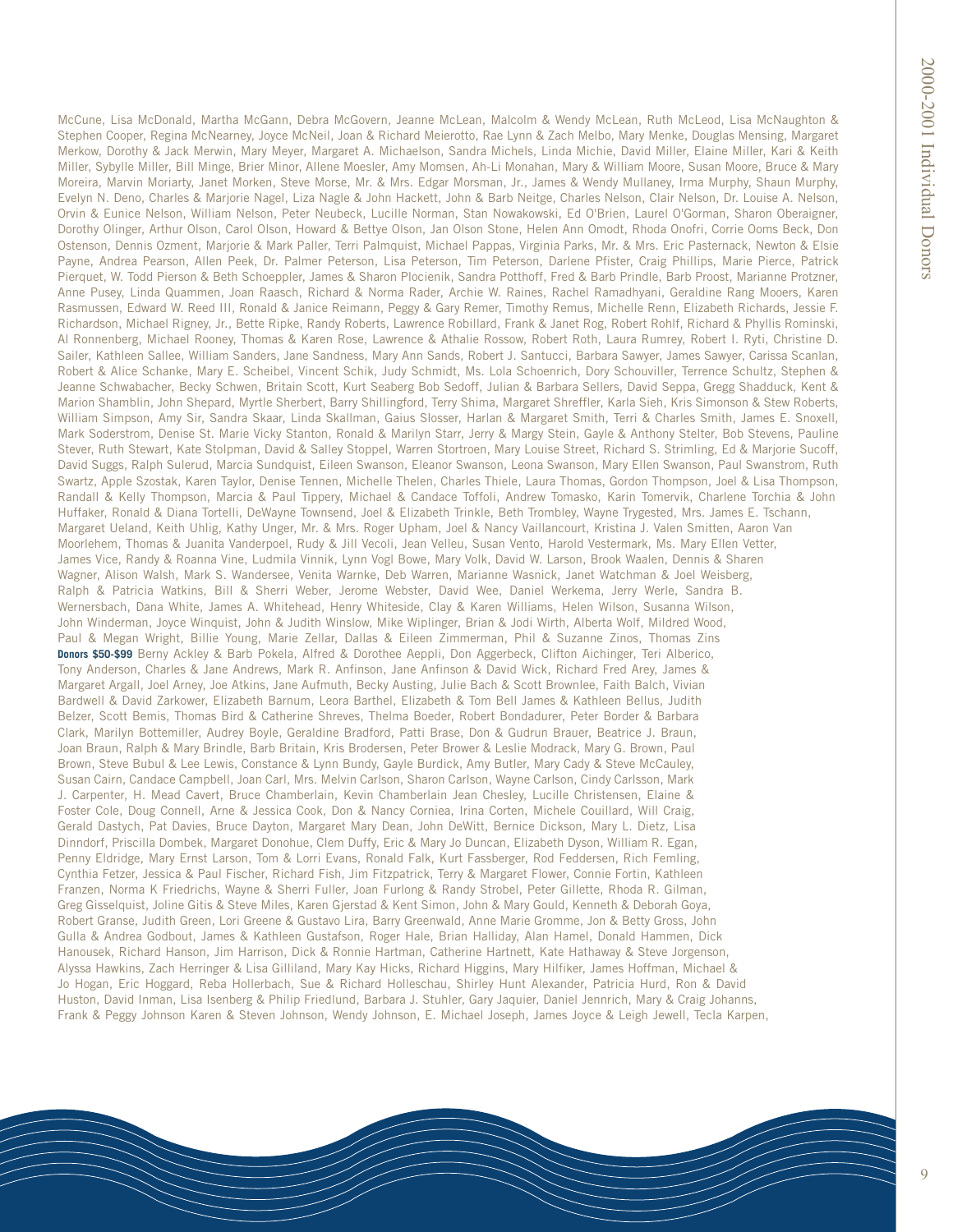# Thank You 2000-2001 Individual Donors

Rebecca & Patrick Keenan, Sylvia Kerr, Constance Kerrins, Kenneth & Carol Kidder, Kathy Kinzig, Karen Kobey, Susan Kolze, Linda Krach & Robert Kriel, Sandra Kruse, Lyn Lacy, Greg Lais, John Lamb, Sue Laxdal, Steve Lee, Jeff Lee & Esther Derby, Dianne Leider, Ann Leitze, Rand Levy, Katherine & Piers Lewis, Eugene & Marilyn Linderkamp, Barbara Lukerman, William & Lorraine Lund, Margaret Lutz, Peggy Lynch, Robert Manders, Nina Manzi, Howard & Lynne Markus, Kim Marshall & Michael Welp, Judith Martens, Mr & Mrs David L Martens, Jeffrey Masco, Dennis Mashuga, John Mason, Lance Mason, Cal McCracken, Robert & Debra McFerrin, Joan McKenney, Eleanor McWaters, Gordon & Ruth Menten, Andrew Mickel, William & Eunice Milbrath, Monte A. Mills, Charlotte Mitau-Price, Ronald Mittan, Lois & Keichi Mizuno, Stephen Mohring, Tom Montgomery, Tom, Marissa & Whitney Moore, Louise Morgan, Margaret Morgan, Frederick & Elizabeth Morlock, Eric & Linda Morrison, Jeylan Mortimer & Jeffrey Broadbent, Paul Moss & Craig Miller, Spiral Natural Foods, Gregory Mulligan, Hugh Munns, Frederica Musgrave, John C. Neimeyer, Jr., Robert Neuenfeldt, Sara Lynn Newberger, Raymond Newman, Richard & Nancy Nicholson, Larry & Nancy Nielson, Ardis Niemann Noonan, Michael & Christine Nord, Carol & Steven Nulsen, Patrick Nunnally, Walter & Eleanor Nyberg, Kevin O'Brien, Cathy O'Dell, Sheila O'Hara, Dr. & Mrs. Valentine O'Malley, Mr & Mrs James C O'Neill, Lauren E. Oliver, Gabe Ormsby, Jim Ouray & Karn Anderson, Paul Parker, Dr. John C. Paulson, Carol Petersen & Lisa Petersson, Myron Peterson, Memory Peterson-Baur, Nora Pettinger, Touk Phouthavongxay, Jan Pohlen & Ann Mongeau, David Polzin, Kenneth J Porwoll, Barbara Pratt, Christopher Quinn, Mark Reidell, Donovan Reinke, James D. Reinke, Peter Ribbens, Norman & Mary Rice, Robert Richeson, Donald Mark Ritchie, Paul Rog, Charlene Roise, Brad & Pam Rosch, Robert Rosenberg, Kenneth & Jean Royer, Fred Rozumalski, James Rutzen, Patricia Ryan, Ramesh Sairam, Richard & Jean Sanford, Kris Sauer, Jennifer Schad, Jack & Janet Schaffer, Nancy Schouweiler, Robert & Betty Scott, Maija Sedzielarz, Toni Seroshek & Gail Anderson, Nancy Shepard, Roger Shepard, Larry Shingleton, Rebecca & John Shockley, Daniel Siebrasse, Katherine Simon-Dastych, Kari Simonson, James S. Simonson, Al Singer, G. Richard Slade, Brett Smith, Cynthia Smith, Mark Snoeyenbos, Paul Snyder & Robert Payne, Melissa Sonnenberg, James A. Souris, Dave Stack, Lu Ann Stoffel, Ruth Stryker-Gordon, Andy Sudbrock, Patty Suess, John Sulzbach, Lois & Roy Swanson, Steve & Judy Swanson, Steven & Jeanette Takaoka Miles, Michael Tegeder, Tine Thevenin, James & Georgia Thompson, Clifford Timm, William Tobakos, Cathy Todd, Janet Treiber, Ted Tucker, Carol Urness, Karen Utter & Steven Woletz, Lisa Vecoli & Marjean Hoeft, Robert Vogel, Don Vollstedt, Greta Wagle, Donald Wallgren, Fay Walther, Catherine Warrick, Thomas F. Waters, Gordon Weber, John Weitz, Lee Welke Bass, Don & Leny Wendel, Richard Westby, Julie Westerlund, Jane Westley David Wheaton & Michele Moylan, Nelson & Christine Whyatt, Eunice Wiener, Jeffrey Willius, Laura Wolf & Bruce Hendrickson, Ellen & Stanley Wolfson, Glenn & Teri Woythaler, Roger & Robin Zinke, Stan Zobel & Ann McKinnon, Paul Zorn & Janet Petri Mary Ann Zvanovec **Donors \$100-\$499** Erick Ajax & Kristen Olsen, John Anfinson, Peter Bachman, Joseph Bagnoli, Frederick & Joan Beebe, Charlie Betz & Sue Magdalene, Bob Bieraugel, Ann Bitter, Sharon & Harold Bobgan, Gina Bonsignore & Rick Garber, Martha Brand, Andrew & LuAnn Brown, Rob Buffler, David & Jenny Byfield, Ann Calvert, Gene Christenson & Debbie Meister, Bill & Sharon Clapp, Catherine Clapp & Gregory Mansur, Merritt Clapp-Smith, Whitney & Sarah Clark, Naomi Cohn, Jim & Mary Councilman, Charles Fuller & Constance Mayeron Cowles, Jay & Page Cowles, John & Sage Cowles, Paul & Georgia Crockett, Michael & Judith Curtis, Douglas Dayton, John Dayton, Carolyn Dindorf, Dean Doering & Lisa Scribner, Gail Dorfman, Mary-Carolyn Dorfman Robert & Bette Dunn, George Dunn & Donna Harris, Peretz Dworsky, Erik & Joanna Engstrom, Jean Fagerstrom, David & Elizabeth Fesler, Christopher & Michele Flannery, F Dallas Fogg, Tom Fraser & Mary Strand, Rosemary Frazel & Roger Howley, Susan Funk & Wood Kidner, John & Maggie Galland, Hans & Barb Gasterland, Lyn Glenn, Byron & Jane Gregerson, Monica Gross & Joe Sayles, Dannie Gustafson, Maureen K. Haggerty, Bud Hayden, Rachel Hefte & Sean Gosiewski, Susan & Charlie Hoffman, Stanley Hubbard, Medical Arts Press, Anne Hunt, Gunnar Isberg, Mari B. Ito, Hazel Jacobsen-Theel Martey Jakel, Kate Jaycox, Cameron Johnson, Roger & Louise Jones, Thomas & Marlene Kayser, Keith Keeling, Rev & Mrs Willard Kehrberg, Tom Kelley, Martin & Esther Kellogg, David Ketz, Cheryl Landgren, Jeff Lang, Cara Letofsky & Jim Davnie, Ann Lewandowski & Jim Howitt, Georgia & Albert Lindeke, Ken Lubinski, Peggy & David Lucas, Abby & Donald Marier, Elinore Marks, Bonnie Marron, Jane Matteson, Mike & Kay McCarthy, Kimberly Middendorf, Amy Middleton & Therese Durkin, John & Linda Mielke, Hokan & Penny Miller, Maurice Miller, Paul Mitchell, Lynn Moratzka, Kelly & Rick Moreno, Brad Murray, Ron & Becky Nargang, Lakewinds Natural Foods, Jim Nystrom, Rae & Rick Ormsby, Rebekah Ormsby, Mark Ostlund, Eric Palmer, Ron Parker & Janet Houck, Earline Petersen, Ethel Peterson, Lisbeth Pfeiffer, Cordelia S. C. Pierson and Stephen J. Smela Fund of the Minneapolis Foundation, Fred Poehler, Michael Prichard, Debra Pursley, David & Mindy Quade, Daniel Ray & Deborah Disney, Linda Rings, Phil Riveness, Sandra Roe, Elizabeth Z. Savage, Jeffrey Scherer, Douglas & Ann Scott Dumas, David & Patricia Senogles, Gordon Shepard, Shelley Shreffler, Paul & Erika Sitz, Richard & Ella Slade, Kate Smith, Howell Smith II, John & Marsha Soucheray, Kathy Stack, Jim Stark, Dave & Klaartje Stegmaier, Tom Sullivan, Michael Swift, Mark Ten Eyck & Laraye Osborne, Robert Tilsen, William L. Tilton, Lyndon Torstenson, Judith Mary Trepka, Jane Untz, David & Lynn Van der Haar, Gary Van Erp, Shirley Venard, Steven Vincent & Jill Weese, Scott Vreeland & Lorie Bergstom, Eileen Weber, Karen Weium, Brian, Susan, Miles & Renee Westrich, Cynthia Whiteford, Deanna Wiener, Thomas Wiener, Frank S. Wilkinson, Terrence Williams & Patricia Hampl, Dan & Nancy Wolesky, Medora Woods, Richard Zgodava, Sawatdee **Donors \$500-\$999** Lisa Doerr & Ron Erickson, Lynn Eberly, Sylvia Johanneson, Art & Martha Kaemmer, Dave & Nancy Kenney, Perry McGowan, Ted & Pam Mondale, Heidi & David Naughton, Karen Sternal **Donors \$1000 and above** Peter & Mary Gove, Julia & Eric Hynnek, Sylvia & Sam Kaplan, Tina & Archie Smith, Eco Trust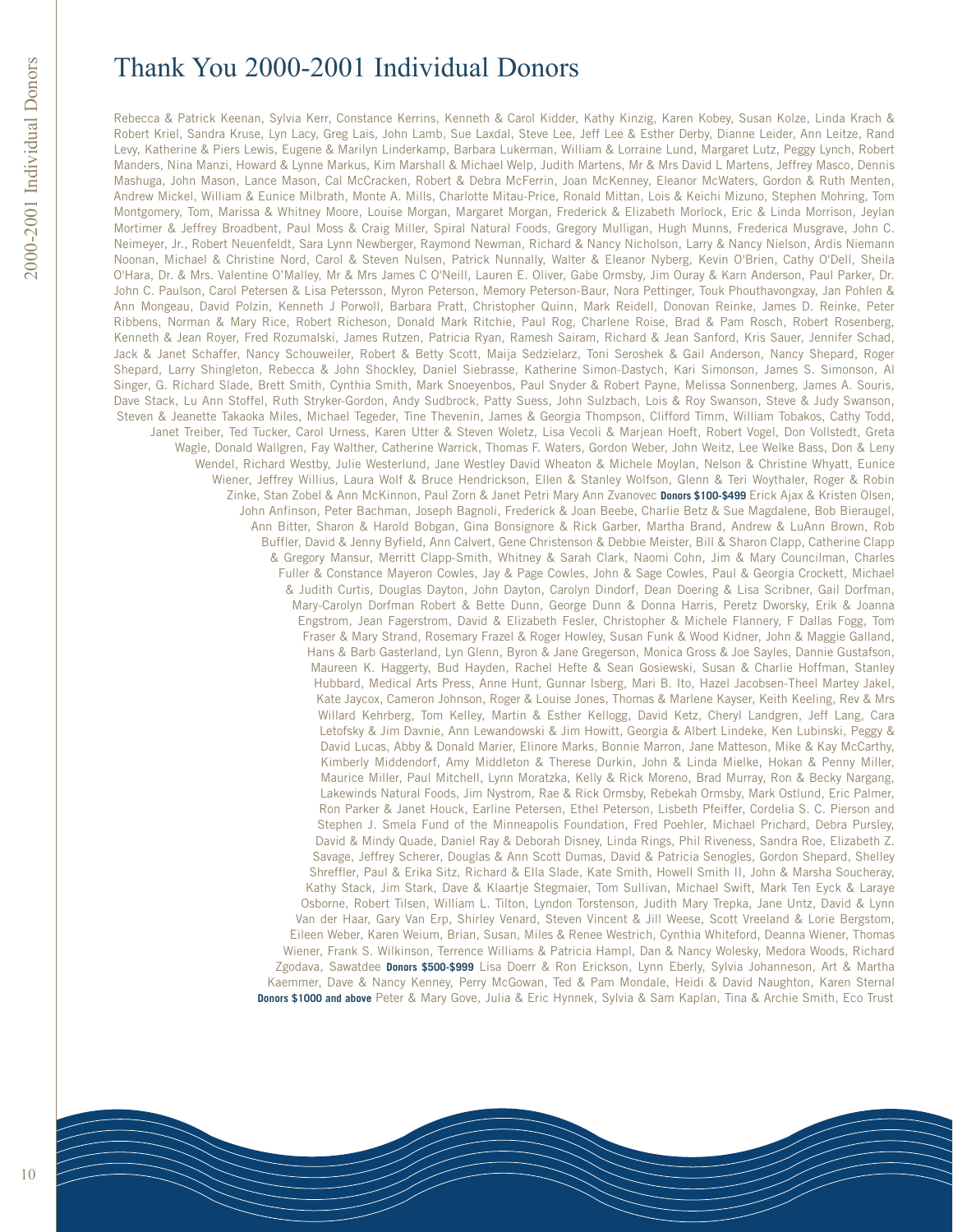### **CORPORATE, FOUNDATION AND GOVERNMENT GRANTS AND CONTRACTS**

Aggregate Industries

American Rivers

Elmer & Eleanor Andersen Foundation

Patrick and Aimee Butler Family Foundation

Conservation Fund

Dakota County Parks

Gannett Foundation

HRK Foundation

Koch Petroleum Group

Legislative Commission on Minnesota Resources – Farmland & Natural Areas Project, Big Rivers Partnership

Longfellow Community Council

McKnight Foundation

Metropolitan Council – MetroEnvironment Partnership Grant Program, Environmental Services

Midwest Mountaineering Minneapolis Park and Recreation Board

Minnehaha Creek Watershed District

Minnesota Department of Natural Resources – Ecological Services, Metro Greenways Program, Prairie Stewardship Program

National Fish and Wildlife Foundation

Peregrine Capital Management

Irwin Andrew Porter Foundation

Recreational Equipment, Inc.

Reliant Energy/Minnegasco

City of Saint Paul

Saint Paul Neighborhood Energy Consortium

Unity Avenue Foundation

Volunteer Stream Monitoring Partnership Whole Foods Market

**IN-KIND SUPPORT** Calhoun Beach Framing Carpenter Nature Center Cold Snap Photography Conservation Technology Support Program Hamline University Grant Hiesterman Hoigaards Hennepin Parks Impressive Print Mississippi National River Recreation Area Spiral Foods Summit Brewing Company Trotter's Café & Bakery Warner Nature Center Wilderness Inquiry



A PROUD MEMBER OF

# **STAFF**

### **FMR Staff aboard the Anson Northrup (from left):**

*Gabe Ormsby, Office Manager; Dale Johnson, Director of Development; Irene Jones, Outreach Director; Whitney Clark, Executive Director; Katie Galloway, Volunteer Programs Coordinator; Alyssa Hawkins, Watershed Education Coordinator; Karen Schik, Restoration Ecologist; Tom Lewanski, Conservation Director*